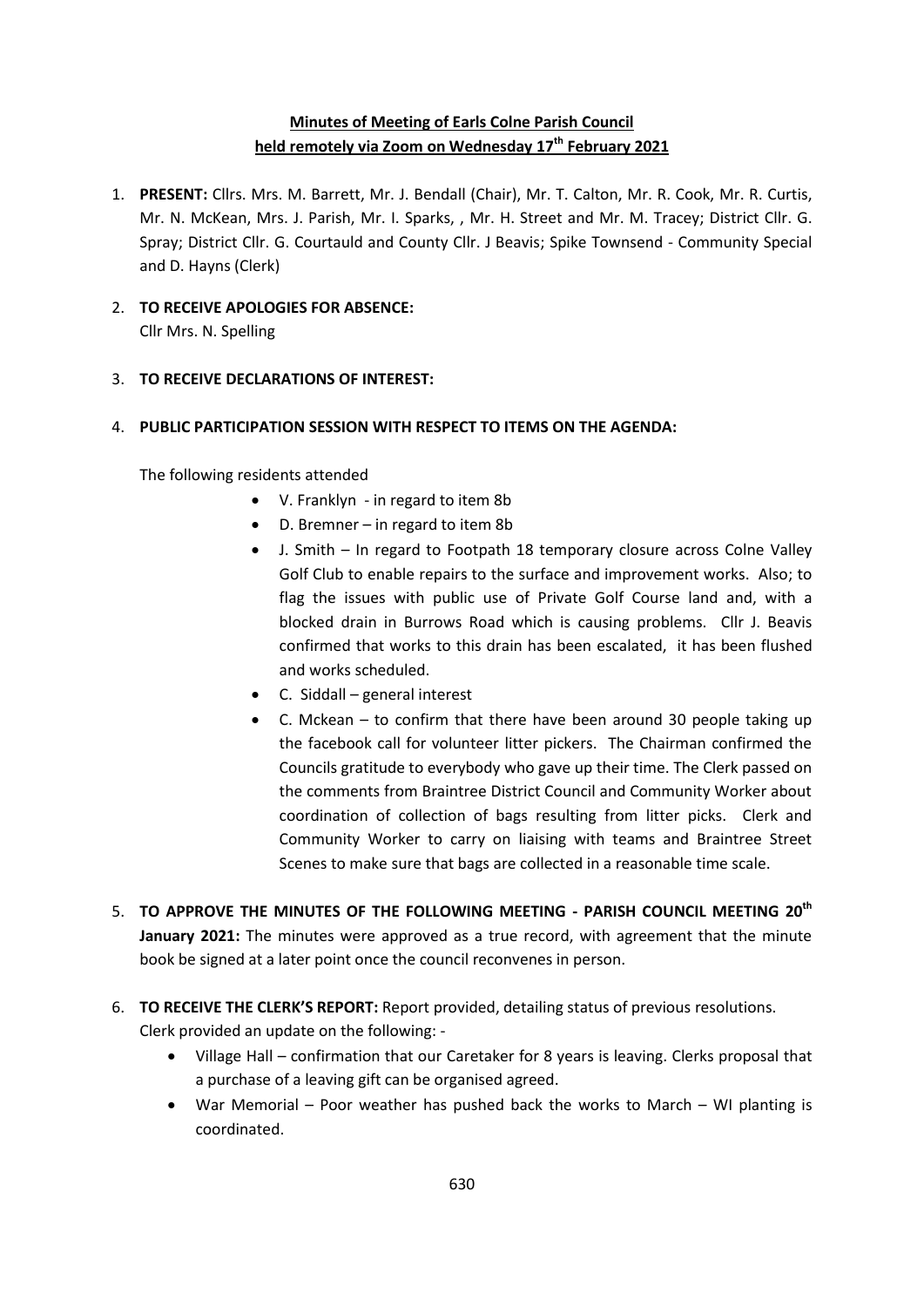- BALC Membership (Braintree Association of Local Councils) Cllr. M. Barrett confirmed representation of the Parish.
- Current Development sites lack of clarity for process on street furniture and final outstanding issues on new development sites within the Village. Cllr Spray to clarify who will be able to help with outstanding issues at Braintree District Council. Cllr Cook to assist Clerk and Community Worker in prioritising and keeping track of issues.
- The Causeway Footpath Mr Whight has confirmed that contractors will be back on site to finish excavations at the eastern end of the Avenue and then completion of the tarmac and fencing. During this time the 'north-south' section of the local footpath (Avenue and across the golf club) will undoubtedly need to be closed for a day or two for safety whilst large excavators are working. The temporary footpath built through the field may also need to be closed during part of the works for safety reasons. This will be reopened as soon as possible if it were to be closed, pending full completion of renewing the Avenue. At that time, the dog bin and waste bin will be reinstated. Clerk to liaise with Mr Whight and Street Scenes at Braintree District Council to organise reinstatement.
- Village Maintenance issues all items flagged by Councillors have been reported and many actioned within the hour. Could all reports have the closest postal address and if possible pictures please.
- Council Resolutions feedback requested again.
- Village Hall and Housing Needs Survey Just to update:- HNS we have had 15 responses so far via survey monkey and 51 responses as a paper version. VHS we have had about 15 through the door. Very positive feedback from the residents and lots of people knocking as they post through their replies to confirm their positivity.
- Earls Colne Heritage Museum sharing of the issues that have been outstanding with the museum and confirmation of steps undertaken to move the situation forward from the Clerk. Cllr Curtis and Cllr Cook to join the Committee as representatives.
- Volunteer Litter Pickers discussed with member of the public above.
- Younger volunteers there may be a few teenagers who would be interested in undertaking some voluntary roles in the Village around their reduced hours at college. Clerk to carry forward.
- NHS, Social Care and frontline Worker's Day  $-5^{th}$  July 2021 Rather than getting involved with this scheme specifically it is viewed as a good idea for a letter to come from the Parish thanking workers within the Village specifically for all their work during the lockdowns. Clerk to carry forward.
- The Essex County Council (Monks Road, Earls Colne) C20mph Speed Limit) Order area covered clarified to Cllrs and confirmation that there were no comments.
- Open Spaces Plan Clerk confirmed that entries had been submitted and accepted.
- Precept 2021 2022 Clerk confirmed that this had been submitted and accepted.
- Bus Shelter Scheme Report Clerk confirmed that this had been submitted and accepted – awaiting further information.

#### **7. TO RECEIVE THE COMMUNITY SPECIALS REPORT:**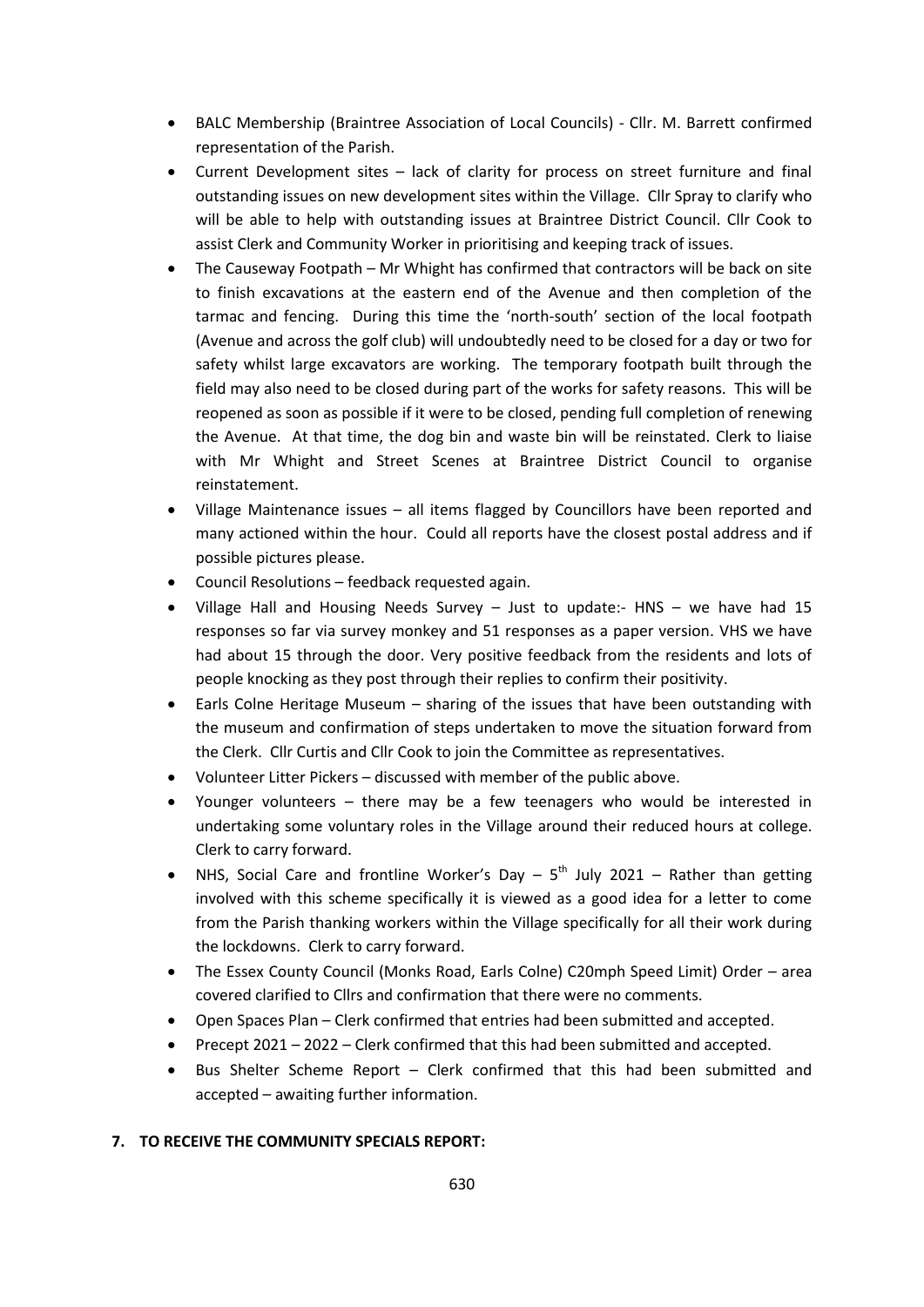## **Community Special Constable Update – Feb 2021 – EC Parish Council**

- Since last meeting 30 hours patrolling (22hrs EC, 8hrs CE)
- 8 visits to Pump House Vaccination Centre
- High Visibility Patrolling (HVP) Massingham Drive/Nonancourt in response to resident concerns regarding increased traffic at Vac Centre
- 6 visits to EC Primary School
- 3 visits to Essex Air Ambulance base
- HVP in response to drug use concerns in identified areas
- 1 patrol conducted in response to persons causing concern at Private COVID testing centre in High Street
- 1 Intelligence report submitted
- Request made to local policing team regarding speeding into village from Halstead Will update meeting on legal and safety requirements regarding this.
- Attended in response to missing 11 year child reported missing late Sunday evening  $7<sup>th</sup>$  Feb ( Not placed on duty)
- All areas of village patrolled.
- Concerns of villagers using FB to report incidents instead of contacting Police

#### **CSC 80707 Spike Townsend GCGI MSyI**

#### **Community Special Constable**

#### 8. **PLANNING:**

a) Decisions reached by Braintree District Council as follows: -

| <b>Application No.</b> | Location            | <b>Description</b>                              | <b>BDC</b> Decision |
|------------------------|---------------------|-------------------------------------------------|---------------------|
|                        |                     |                                                 | <b>Minutes</b>      |
| 20/20011/DAC           | Land West Of        | In terms of the agreed kissing gate, we have    | <b>DAC</b>          |
|                        | <b>Station Road</b> | settled on the attached, which is a step up     | Permitted           |
|                        | Earls Colne         | from what they originally proposed, but not     | By BDC              |
|                        |                     | quite as far as the 'K' barrier. Officers       | Planning            |
|                        |                     | believe this will satisfactorily control access |                     |
|                        |                     | into the green from the site as previously      |                     |
|                        |                     | discussed. The reason for the delay is          |                     |
|                        |                     | because I wanted to have concrete answers       |                     |
|                        |                     | to your two questions about maintenance         |                     |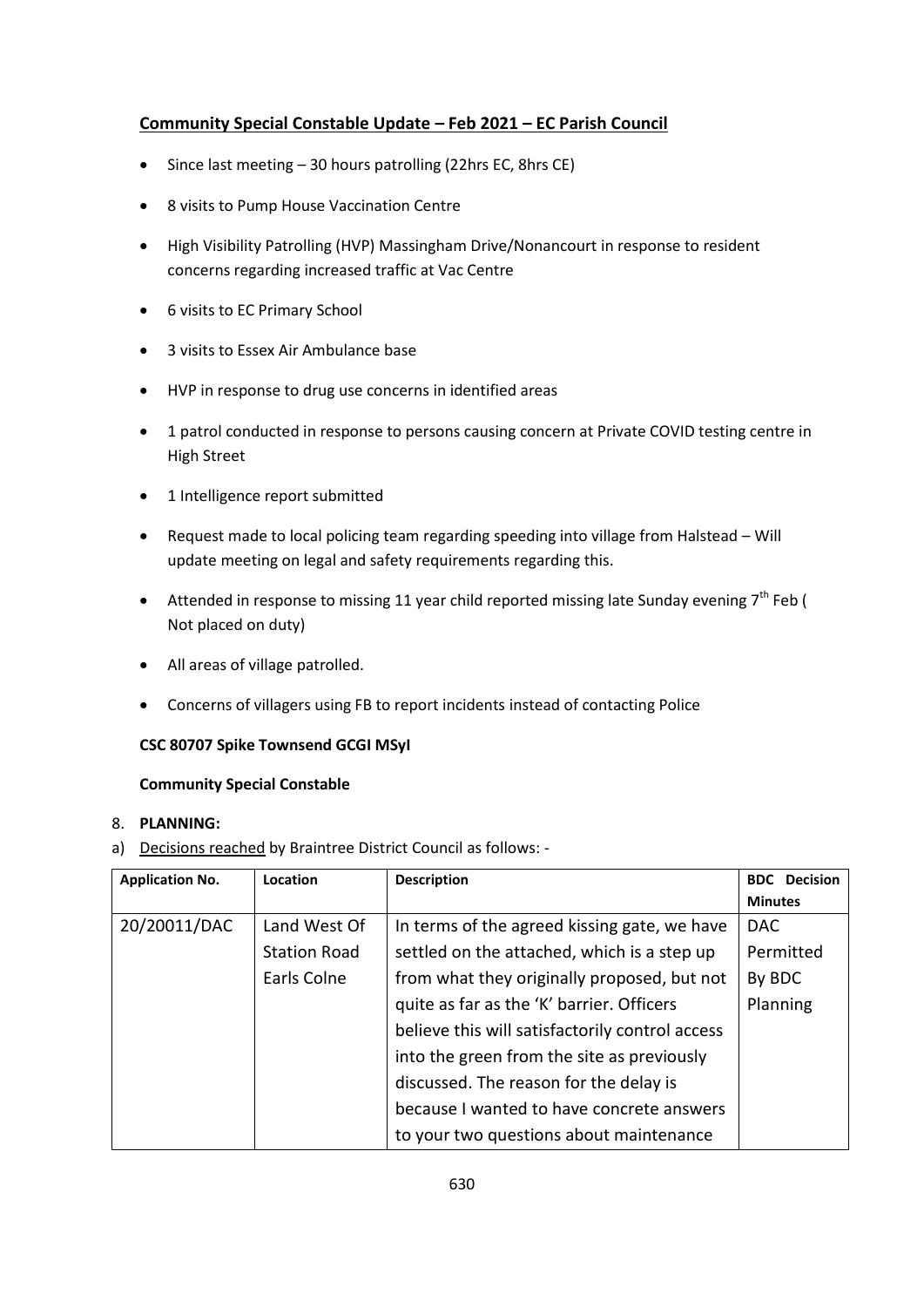|               |                 | of the kissing gate and the path.I can         |             |
|---------------|-----------------|------------------------------------------------|-------------|
|               |                 | confirm that both the kissing gate and the     |             |
|               |                 | path will be maintained by the                 |             |
|               |                 | management company and wording for             |             |
|               |                 | continued maintenance/checking of the          |             |
|               |                 | kissing gate in particular will be included in |             |
|               |                 | the S106 agreement information discharge       |             |
|               |                 | procedure).                                    |             |
| 21/00008/TPOC | Little Croft 48 | Notice of intent to carry out works to trees   | Application |
| ON            | Park Lane CO6   | in a Conservation Area - Reduce Conifer at     | Permitted   |
|               | 2RH             | front of house by 5 meters in height to        |             |
|               |                 | match where the large stem fell in the         |             |
|               |                 | winds, last year and Reduce Oak by house       |             |
|               |                 | to old points to reduce risk of damage to      |             |
|               |                 | property, Holm Oak, cut back from house        |             |
|               |                 | wall by 3 meters or old points, reduce         |             |
|               |                 | crown off tree by 3 meters, reason for         |             |
|               |                 | work, to stop roots from expanding further     |             |
|               |                 | causing damage                                 |             |
| 0/02035/HH    | Spring          | Two-storey side extension                      | Application |
|               | Cottage, Curds  |                                                | Permitted   |
|               | RoadCO6 2JT     |                                                |             |
| 20/01202/HH   | The Barn Colne  | Replacement off existing windows with          | Application |
|               | Green Farm      | Residence 9 type conservation windows          | Permitted   |
|               | <b>CO6 2NG</b>  | with a black finish                            |             |
| 20/014722/HH  | 124 High        | Single Storey rear extension                   | Application |
| &             | Street CO6      |                                                | Permitted   |
| 220/01202/HH  | 2QX             |                                                |             |

b) Current Applications were reviewed by the Parish Council as follows: -

| <b>Application No.</b> | Location            | <b>Description</b>              | Parish<br>Council<br><b>Decision</b> |
|------------------------|---------------------|---------------------------------|--------------------------------------|
| 21/00262/TPOCO         | <b>Colne Priory</b> | Notice of intent to carry out   | No Objection                         |
| N                      | <b>Upper Holt</b>   | works to tree in a Conservation |                                      |
|                        | Street, CO6 2PG     | Area - removal of dead sycamore |                                      |
|                        |                     | tree on listed boundary Wall of |                                      |
|                        |                     | Upper Holt Street.              |                                      |
| 21/00204/TPO           | 48 Aubrey           | Notice of intent to carry out   | No Objection                         |
|                        | Close CO6 2FG       | works to tree protected by Tree |                                      |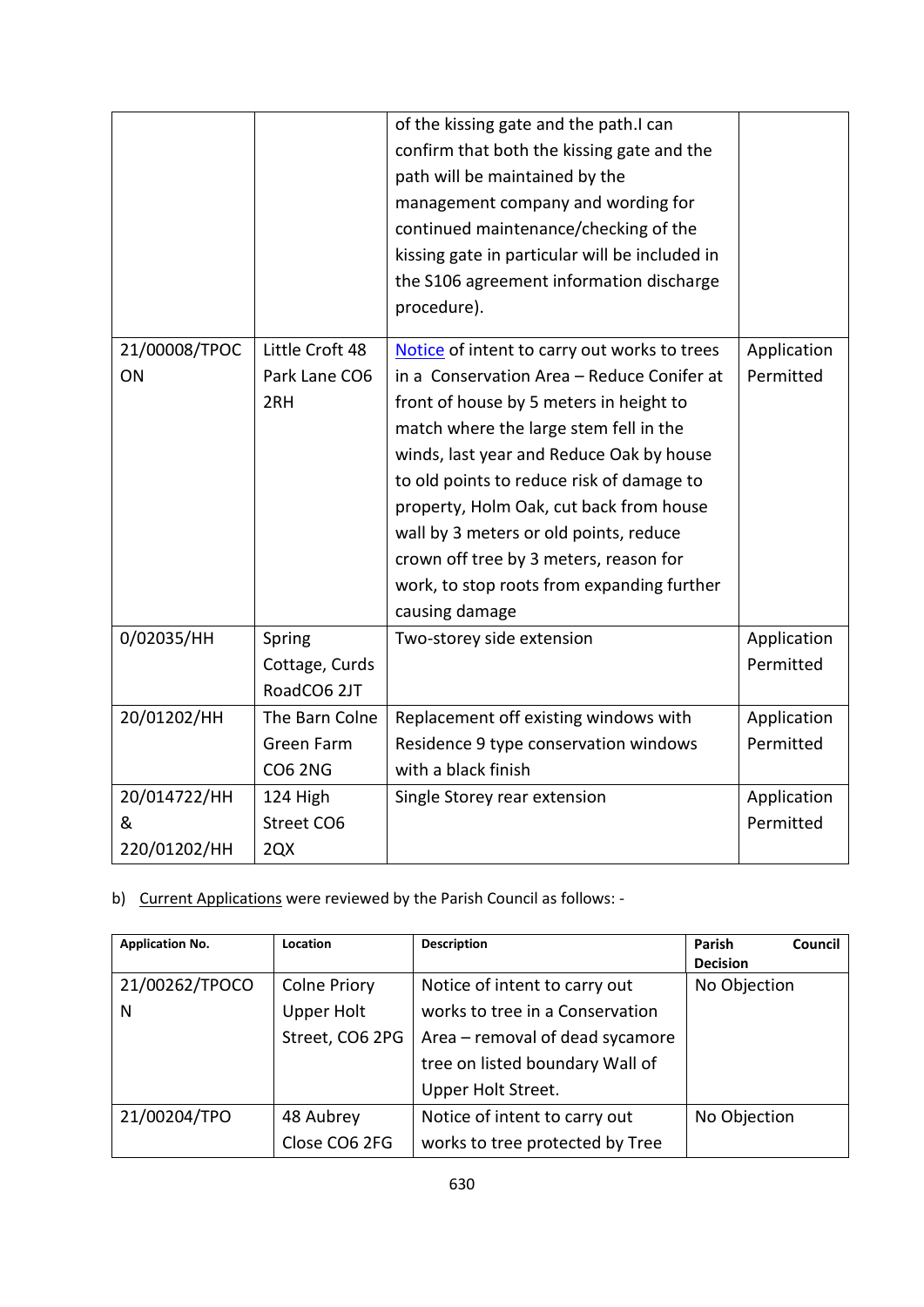|                |                      | Preservation Order 12/12/- Tree     |              |
|----------------|----------------------|-------------------------------------|--------------|
|                |                      | marked T3 Trim branches only in     |              |
|                |                      | accordance with Tre report and      |              |
|                |                      | as discussed on site between        |              |
|                |                      | Staurt Bailey off Cala Homes and    |              |
|                |                      | David Watson at Braintree           |              |
|                |                      | <b>District Council</b>             |              |
| 21/00189/TPOCO | 20 Upper Holt        | Notice of intent to carry out       | No Objection |
| N              | Street CO6 2PG       | works to tree in a Conservation     |              |
|                |                      | Area - Reduce Portugese Laurel      |              |
|                |                      | by 2.5 meters - too big for         |              |
|                |                      | garden and there is evidence of     |              |
|                |                      | rot in the main stem. So it really  |              |
|                |                      | needs a weight reduction            |              |
| 21/00188/TPOCO | 47 Foundry           | Notice of intent to trees in a      | No Objection |
| N              | Lane CO6 2SB         | Conservation Area - Reduce          |              |
|                |                      | Sorbus tree by back of house by 1   |              |
|                |                      | meter and remove bow, growing       |              |
|                |                      | into neighbours tree, unidentified  |              |
|                |                      | evergreen tree at rear of garden,   |              |
|                |                      | to be reduced by 2 meters and       |              |
|                |                      | reduce Bay Tree by 1.5 meters       |              |
| 21/00134/DAC   | 41 Tey Road          | Application for Approval off        | No Objection |
|                | <b>CO6 2LG</b>       | details as reserved by conditions   |              |
|                |                      | 3&4 off approved application        |              |
|                |                      | 20/00928/LBC                        |              |
| 21/00378/TPOCO | <b>Ashwells Park</b> | Notice of intent to carry out       | No Objection |
| N              | Lane CO6 2RH         | works to trees in a Conservation    |              |
|                |                      | Area - Cut height of Conifer tree   |              |
|                |                      | at the front of house down to       |              |
|                |                      | height of snapped branch from       |              |
|                |                      | last year, Large bow split off last |              |
|                |                      | year and client is worried about    |              |
|                |                      | the remaining stems splitting and   |              |
|                |                      | doing the same again, Holm Oak,     |              |
|                |                      | previous reduction left the tree    |              |
|                |                      | unbalanced towards the back         |              |
|                |                      | garden side. This tree needs        |              |
|                |                      | reducing by 4 to 5 meters to        |              |
|                |                      | regain balance, and 2.5 to the      |              |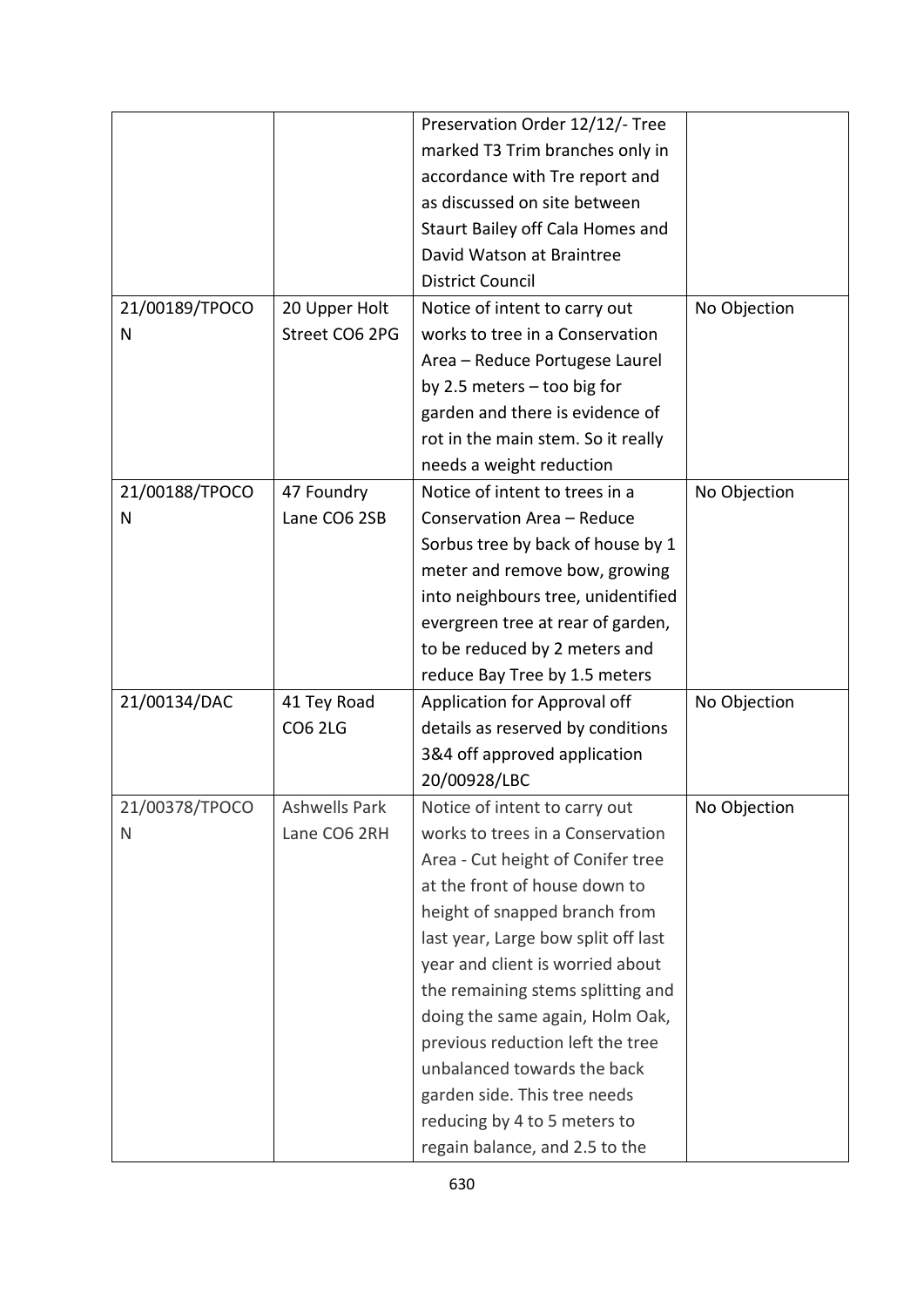|              |                        | remaining crown, Oak by house,      |              |
|--------------|------------------------|-------------------------------------|--------------|
|              |                        | reduce to old points                |              |
| 21/00380/TPO | Earls Colne            | Notice of intent to carry out       | No Objection |
|              | <b>Recreation Club</b> | works to trees protected by Tree    |              |
|              | Halstead Road          | Preservation Order - 15/13 -        |              |
|              | <b>CO6 2NG</b>         | Reduce 3x Silver birch tress by 1.5 |              |
|              |                        | meters                              |              |
|              |                        | Reduce Sycamore by 3 meters         |              |
|              |                        | and Pollard White Poplar to pole    |              |
|              |                        | at 15 foot                          |              |
|              |                        | Reason for works: Poplar is too     |              |
|              |                        | close to Sycamore and is growing    |              |
|              |                        | mishapen towards houses on          |              |
|              |                        | Atlas road. By pollarding we can    |              |
|              |                        | stop the Poplar becoming too big    |              |
|              |                        | and encourage better shape. The     |              |
|              |                        | Sycamore is blocking light and      |              |
|              |                        | over growing Atlas Road causing     |              |
|              |                        | complaints. Birches are over        |              |
|              |                        | grown                               |              |
| 21/00209/FUL | Springtrees Tey        | Erection of 1 x 3 bed and 1 x 4     | No Objection |
|              | Road Earls             | bed two-storey detached             |              |
|              | Colne Essex            | dwellinghouses (2 units), with      |              |
|              | <b>CO6 2LG</b>         | associated access road and          |              |
|              |                        | parking.                            |              |
| 20/02205/REM | Land South Of          | Reserved Matters (relating to       | No Objection |
|              | <b>Halstead Road</b>   | scale, appearance, layout and       |              |
|              | Earls Colne            | landscaping) made pursuant to       |              |
|              | Essex                  | Outline Planning Permission ref:    |              |
|              |                        | 15/01580/OUT for 80 dwellings,      |              |
|              |                        | open space and associated           |              |
|              |                        | ancillary works                     |              |

### 9. **ELECTRIC VEHICLE CHARGING POINTS:**

- Confirmation has been received that we were unsuccessful in the scheme run by Chargemaster and the Office of Low Emission Vehicles (OLEV) for free funding of charging points at Queens Road Car Park due to cost.
- Cllr Streets proposal that he approach the other 2 suppliers he is aware of and confirm whether they may be able to overcome these issues was approved a majority.

#### **10. FOOTWAY MAINTENANCE:**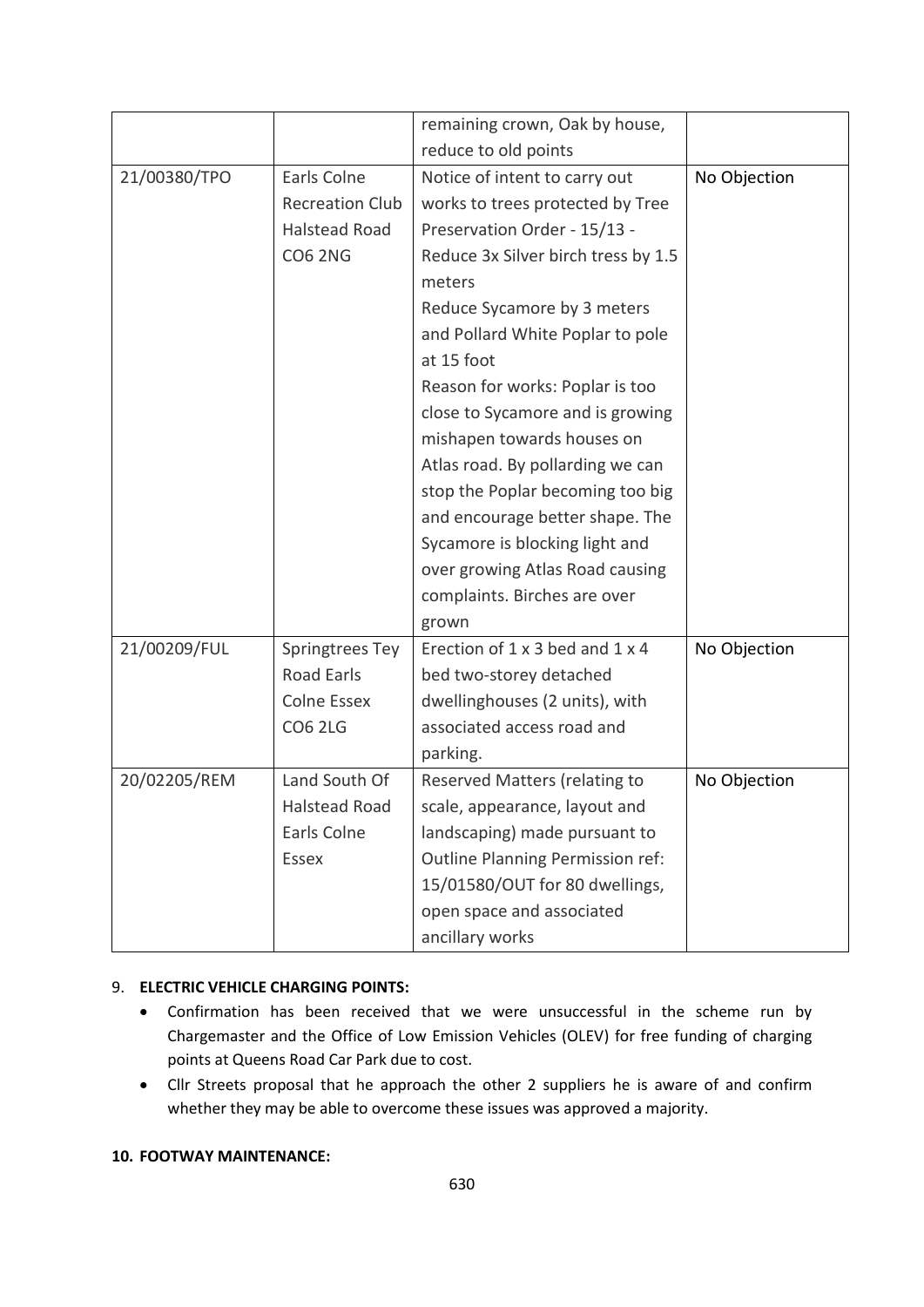- List of Community Workers flagged issues shared by Clerk
- Agreement made that Councillors will walk their appointed areas and feed back issues to Clerk

## **11. VILLAGE PLANTING SCHEMES:**

 Presentation received but Cllr Spelling unable to attend – agreed that this would be held for discussion at the next meeting. Clerk to carry forward to March Agenda.

## **12. QUEENS PLATINUM JUBILEE THURSDAY JUNE 2ND TO SUNDAY JUNE 5TH 2022 :**

- Cllr I. Sparks provided ideas for joint celebration with other facilities in the Village.
- Suggestion that a monument be set up on the Village Green next to the Baptist Church.
- Cllr Sparks to be joined by Cllr M. Barrett & Cllr N. McKean on Committee to take this forward.

## **13. TO RECEIVE AN UPDATE ON THE PUMP HOUSE SURGERY AND VACCINATION PLANS:**

Cllr. J. Parrish confirmed vaccination scheme still working well.

### 14. **TO RECEIVE AN UPDATE ON CYCLEWAYS:**

- Cllr. J. Parrish gave an update from the meeting held on  $11<sup>th</sup>$  February 2021.
- County Cllr J Beavis confirmed the good works that are coming out of the Cycleway project and how well the scheme is coming together.

### **15. TO RECEIVE AN UPDATE ON HALSTEAD EDUCATIONAL TRUST:**

 Cllr. J. Parrish advised that a proposal has been carried by the Trustees that monies, unused on school trips and study due to current lockdowns, has been made available to the Primary Schools in the Earls Colne and Halstead area (shared in line with their per capita allowance) for the provision of laptops or tablets to children who are unable to access their home learning.

# **16. TO RECEIVE AN UPDATE ON COMMONWEALTH WAR GRAVES COMMISSION (CWGC) AGREEMENT:**

- The plaques on the Lych gates have been placed there by the Commission.
- Cllr. I Sparks confirmed that the CWGC have agreed to renew the gravestone of Private Raven in St Andrews Churchyard.